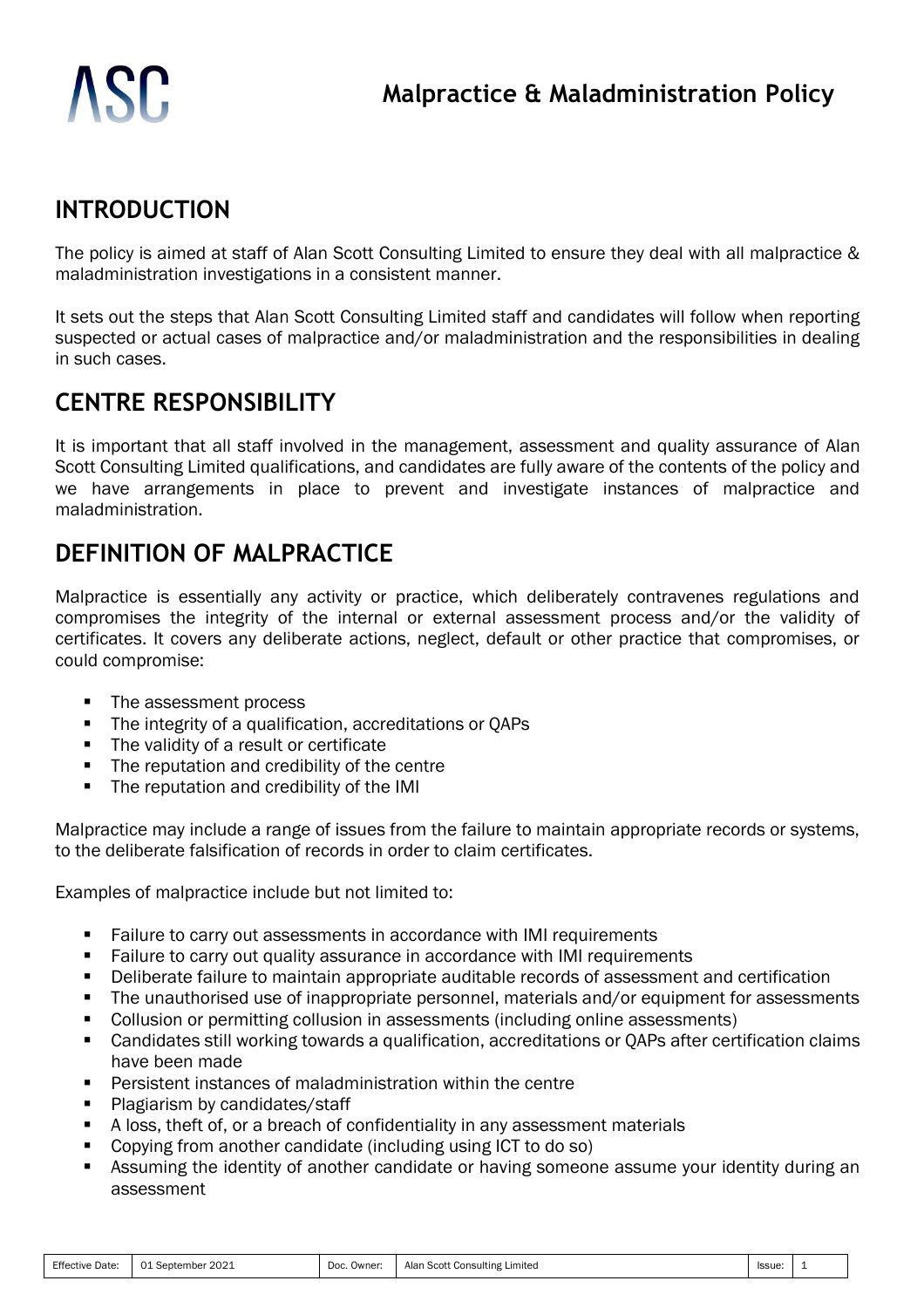- Unauthorised amendment, copying or distributing of exam/assessment papers/materials
- Inappropriate assistance to learners by centre staff (e.g. unfairly helping them to pass a qualification (including units),
- Deliberate submission of false information to gain a qualification (including units),
- False identification used at the registration stage
- Creation of false records
- Cheating
- Cash for certificates (e.g. the selling of certificates for cash)
- Selling certificates, questions and/or assessment details
- Fraud

#### **DEFINITION OF MALADMINISTRATION**

Maladministration is essentially any activity or practice, which results in non-compliance with administrative regulations and requirements and includes the application of persistent mistakes or poor administration within a centre (e.g. inappropriate candidate records).

Examples of maladministration are (this list is not exhaustive):

- Late candidate registrations (both infrequent and persistent)
- Inaccurate claims for certificates (including certificates claimed 'in error')
- Failure to adhere to IMI qualification approval requirements
- Failure to maintain appropriate auditable records (e.g. certification claims)
- Misuse of IMI logo and trademarks or misrepresentation of a centre's relationship with the IMI and/or its recognition and approval status with the IMI
- Withholding of information from the IMI which is required to assure the IMI of the centre's ability to deliver qualifications appropriately

### **REPORTING**

Anybody who identifies or is made aware of suspected or actual cases of malpractice or maladministration at any time must notify the Centre Coordinator of Alan Scott Consulting Limited immediately.

In doing so, details should be provided in writing, with the appropriate supporting evidence.

All allegations must include (where possible):

- the nature of the suspected or actual malpractice/maladministration and associated dates
- details of the qualification, unit or exam
- centre's name, address and number
- candidate's name and registration or enrolment number
- details of centre personnel (e.g. name, job role) if they are involved in the case
- details and outcome of any initial investigation carried out by Alan Scott Consulting Limited or anybody else involved in the case, including any mitigating circumstances

#### **CONFIDENTIALITY**

| <b>Effective Date:</b> | .2021<br>01<br>September | Doc.<br>Owner: | า Scott Consulting Limited<br>Alan | Issue: |  |
|------------------------|--------------------------|----------------|------------------------------------|--------|--|
|------------------------|--------------------------|----------------|------------------------------------|--------|--|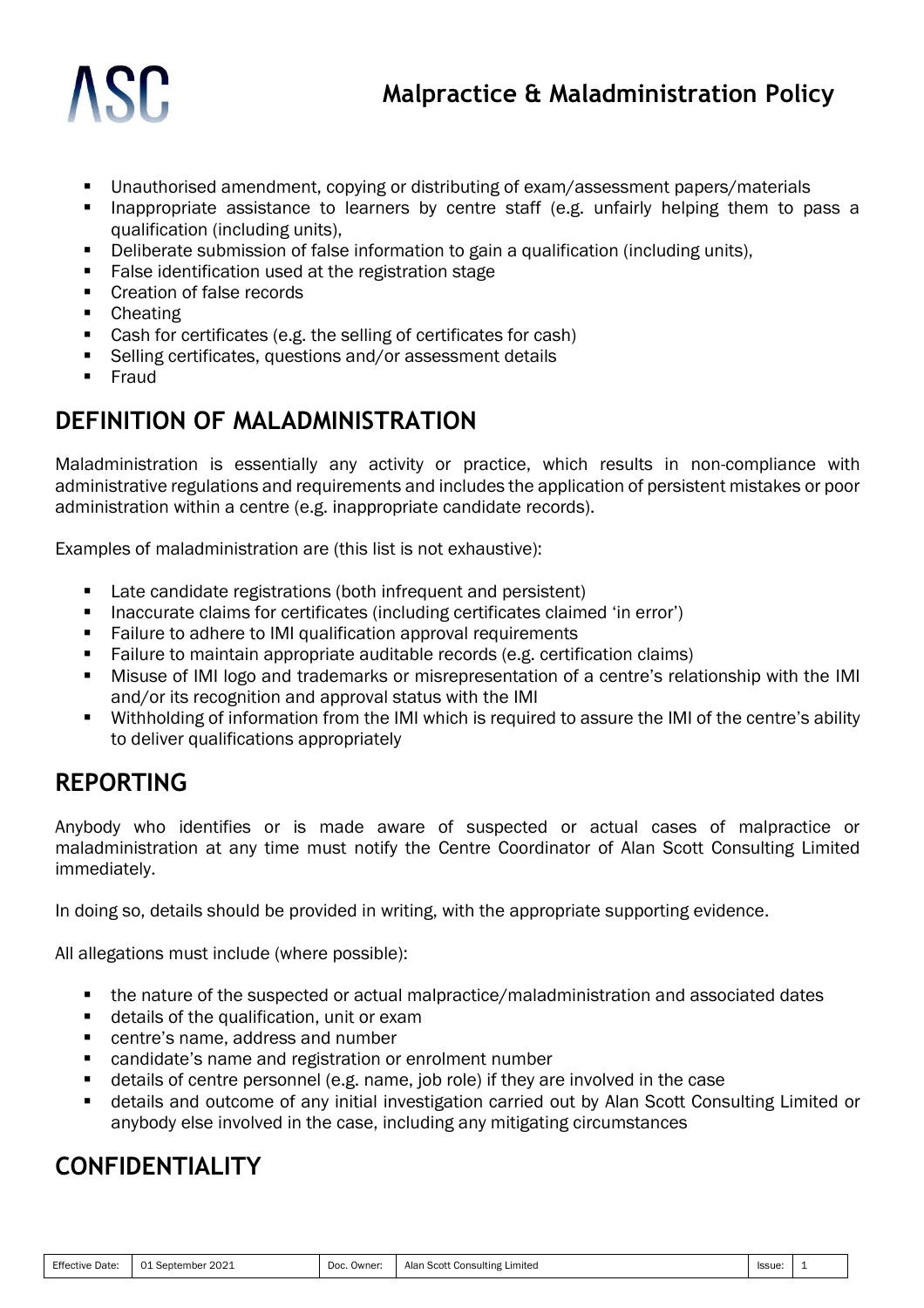Sometimes a person making an allegation of malpractice or maladministration may wish to remain anonymous, although it is always preferable if they reveal their identity and provide us with their contact details. However, if a whistle-blower is concerned about possible adverse consequences that may occur should their identity be revealed to another party, they should inform us that they do not want their identity divulged.

Alan Scott Consulting Limited will always aim to keep the identity of the person making the allegations confidential where asked to do so, although we cannot guarantee this. We may need to disclose their identity should the allegation lead to issues that need to be taken forward by other parties such as:

- The Police (to investigate or prevent crime)
- The Courts (in connection with any court proceedings)
- Other third parties such as regulatory authorities (in connection with certification)

Once a concern has been raised we have a duty to pursue the matter.

## **RESPONSIBILITY FOR THE INVESTIGATION**

The Centre Coordinator of Alan Scott Consulting Limited must ensure that the staff involved in any internal investigation are competent and have no personal interest in the outcome of the investigation. The Centre Coordinator should be involved in all such investigations unless the allegations relate to the Centre Coordinator or the management of the centre. In which case, such investigations should be carried out by an additional Management person of the centre or his/her nominee.

The nominated person will be responsible for ensuring that the investigation is carried out in a prompt and effective manner and in accordance with the procedures in this policy. They will allocate a relevant member of staff to lead the investigation and establish whether or not the malpractice or maladministration has occurred, and review any supporting evidence received or gathered by the process.

At all times we will ensure that Alan Scott Consulting Limited personnel assigned to the investigation have the appropriate level of training and competence and they have had no previous involvement or personal interest in the matter.

# **NOTIFICATION OF RELEVANT PARTIES**

Where malpractice or maladministration has taken place or is alleged, we will notify the most appropriate senior member of the Alan Scott Consulting Limited quality team.

Where applicable, Alan Scott Consulting Limited will inform the IMI if we believe there has been an incident of malpractice or maladministration, which could either invalidate the award of a qualification, accreditations or QAPs. In particular we will keep them informed of progress in the matter.

# **INVESTIGATION TIMELINES AND PROCESS**

| Effective<br>Date: | 2021<br>$\mathbf{A}$<br>September | Doc.<br>Owner <sup>.</sup> | Consulting<br>Limited<br>، Scott<br>Alan | 'ssue: |  |
|--------------------|-----------------------------------|----------------------------|------------------------------------------|--------|--|
|                    |                                   |                            |                                          |        |  |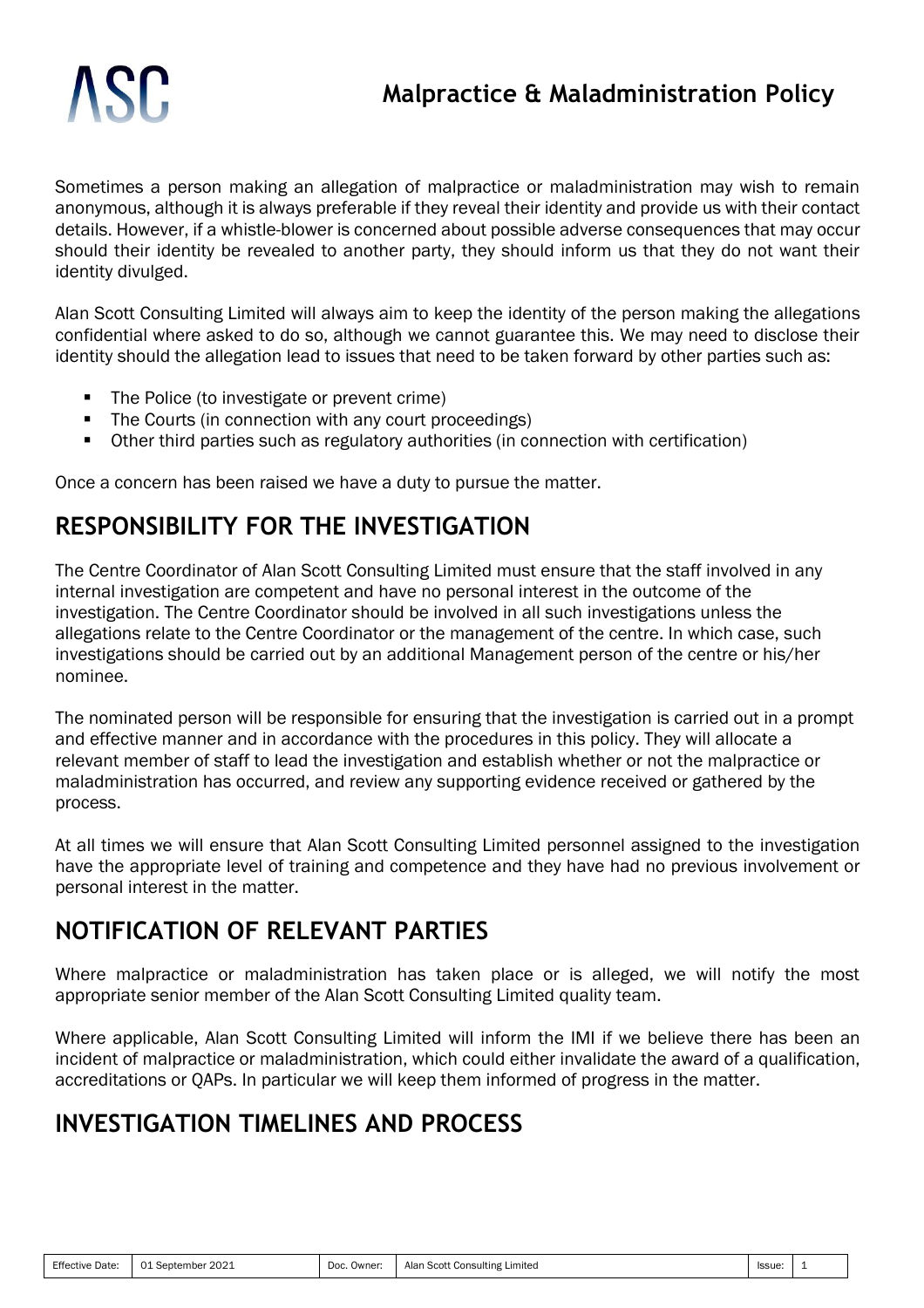## **Malpractice & Maladministration Policy**



Where possible, Alan Scott Consulting Limited aim to complete the investigation within 10 working days of receipt of the allegation. However, in some cases the investigation may take longer. In such instances, we'll advise all parties concerned of any revised timescales.

The fundamental principle of all investigations is to conduct them in a fair, reasonable and legal manner, ensuring that all relevant evidence is considered without bias. In doing so, investigations will be underpinned by terms of reference and based around the following broad objectives:

- To establish the facts relating to allegations in order to determine whether any malpractice and/or maladministration has taken place
- To identify the cause of any malpractice and/or maladministration and those involved
- To establish the scale of any malpractice and/or maladministration and whether other qualifications, accreditations or QAPs are affected
- To determine whether remedial action is required to reduce the risk to current registered candidates and to preserve the integrity of the qualifications, accreditations or QAPs.
- To ascertain whether any action is required in respect of certificates already issued
- To identify any adverse patterns or trends.

In carrying out any investigation we will be sensitive to the effect on, and reputation of Alan Scott Consulting Limited, and/or those members of staff who may be the subject to investigation. We will strive to ensure that the investigation is carried out as confidentially as possible and the organisation/person who is the subject of the allegation will have the opportunity to raise any issues about the proposed approach and the conduct of the investigation.

The investigation may involve a request for further information from relevant parties and/or interviews with personnel involved in the investigation. Therefore, we will expect all parties, who are either directly or indirectly involved in the investigation, to co-operate fully with us.

In any interviews carried out with the person(s) accused of malpractice and/or maladministration, they can choose to be accompanied by a work colleague, trade union representative or other party.

We will ensure that all material collected as part of an investigation is kept secure. All records and original documentation concerning a completed investigation will be retained for a period of no less than 6 years.

If an investigation leads to invalidation of certificates, or criminal or civil prosecution, all records and original documentation relating to the case will be retained until the case and any appeals have been heard and for 6 years thereafter.

# **INVESTIGATION REPORT**

If Alan Scott Consulting Limited believes there is sufficient evidence to implicate an individual within our centre, in malpractice and /or maladministration we will:

Inform them (preferably in writing) of the allegation

- Provide them with details of the evidence we found to support our judgment
- Inform them of the possible consequences
- Inform them that information in relation to the allegation and investigation may be, or has been, shared with the IMI and other relevant bodies (e.g. police)

| <b>Effective Date:</b> | 2021<br>$\bigcap$<br>September | Doc.<br>Owner | $\cdots$<br>. Scott<br>. Consulting :<br>Limited<br>Alar | Issue: |  |
|------------------------|--------------------------------|---------------|----------------------------------------------------------|--------|--|
|------------------------|--------------------------------|---------------|----------------------------------------------------------|--------|--|